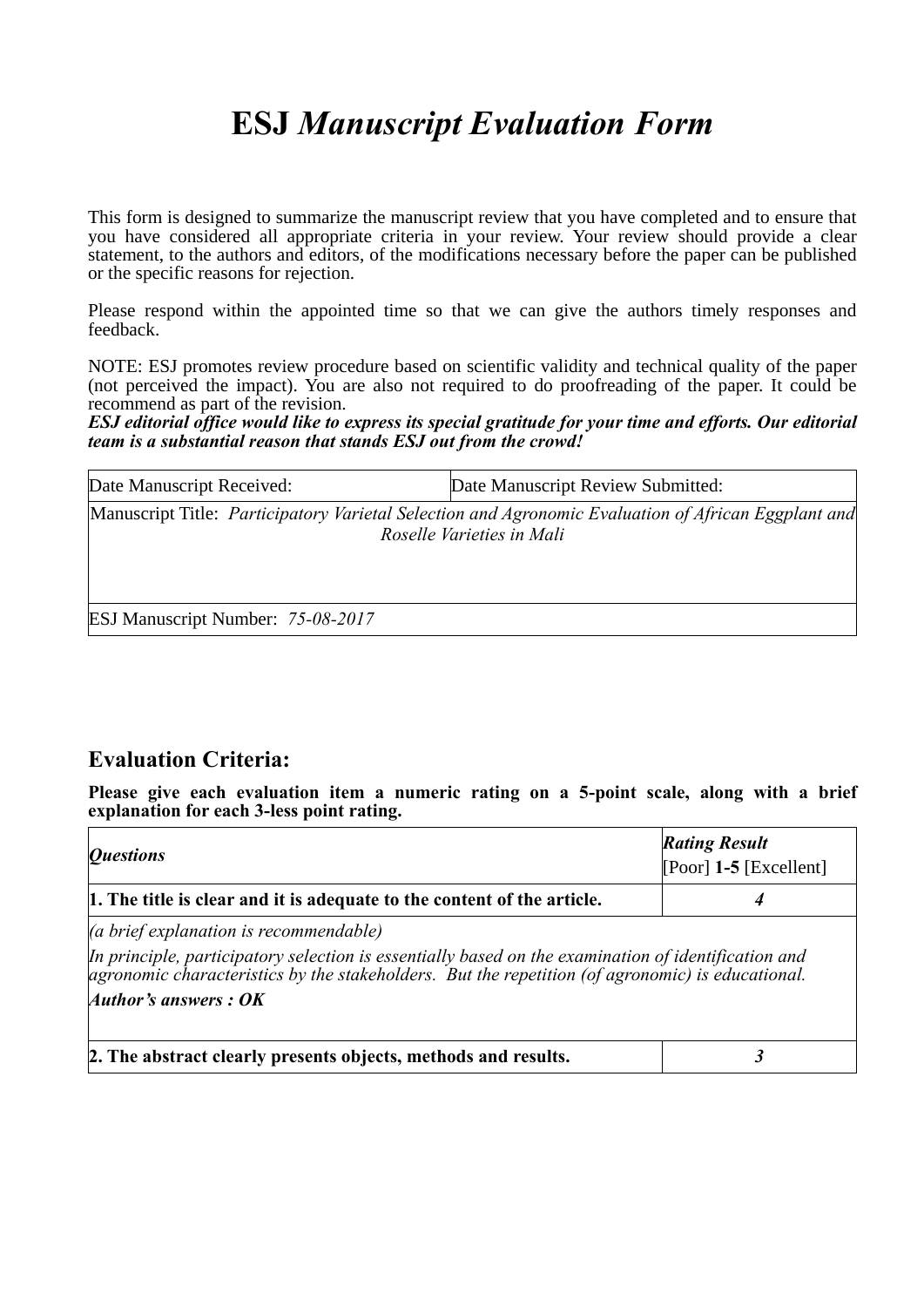#### *(a brief explanation is recommendable)*

*The objective is clearly presented in the abstract, i.e. facilitate the adoption of new varieties, through participatory selection, which in fact is the rational of the method. The method is more or less welldescribed. The RCBD has no relation with the participatory selection, per se, as presented by the authors. Nevertheless, the best statistical method, as far as yield is concerned, is a dispersed randomized complete block design (one farmer, one block), to consider the farming system. The sociological aspects of the adoption have not been enough highlighted and is the main issue on using the method. The key words are not very helpful.*

#### *Author's answers :*

**dispersed randomized complete block design could be use if the participatory varietal session was conducted at farmer level. It is not the case, the PVS was conducted at the research station of AVRDC at Bamako, Mali.**

| 3. There are few grammatical errors and spelling mistakes in this<br>article. |  |
|-------------------------------------------------------------------------------|--|
| ( <i>a brief explanation is recommendable</i> )                               |  |

*While English is not the mother language of authors, the article is quite understandable.*

| 4. The study methods are explained clearly. |  |
|---------------------------------------------|--|
|                                             |  |

*(a brief explanation is recommendable)*

*It is a pity that the authors are not referring to Procedures for Variety Release, which are regionally agreed, to reflect the statistical method, while including the adoption method, i.e. participatory selection. Mali is a Member State of ECOWAS region.* 

*The number of 22 participants needs to be better described. Are they representatives of the stakeholders of African Eggplant vs Roselle Value Chain? If it is the case, it is excellent.*

*Author's answers : Bamako as Mali's Capital has great diversity in socio-cultural, ethnical and habit consomption aspects. These traditional vegetable as grown in peri-urban area of Bamamko. The 22 farmers are well selected group who are enough* **representatives of the stakeholders of African Eggplant vs Roselle Value Chain.**

| 5. The body of the paper is clear and does not contain errors. | د.۷ |
|----------------------------------------------------------------|-----|
|----------------------------------------------------------------|-----|

*(a brief explanation is recommendable)*

*Some expressions used are not appropriate: ex.: "When conventional methods of breeding are used for African eggplant and Roselle, farmers have been slow to adopt new improved varieties". The concept of "Conventional methods" is only in opposition to biotechnology methods. The participatory selection method is therefore included in conventional methods.*

*The statement sounds as only new varieties obtained through the participatory selection method are adopted, which is false. The participatory selection could be used to facilitate the adoption of a GM variety. The method is just an approach in the process of screening candidate varieties, in which Value Chain Stakeholders are involved.*

#### **Author's answers :**

*conventional methods of breeding can be replaced by* traditional breeding method**. I can add that** *The participatory selection is not the only way for variety adoption but it can* increase adoption rates of new varieties.

| 6. The conclusions or summary are accurate and supported by the |  |
|-----------------------------------------------------------------|--|
| content.                                                        |  |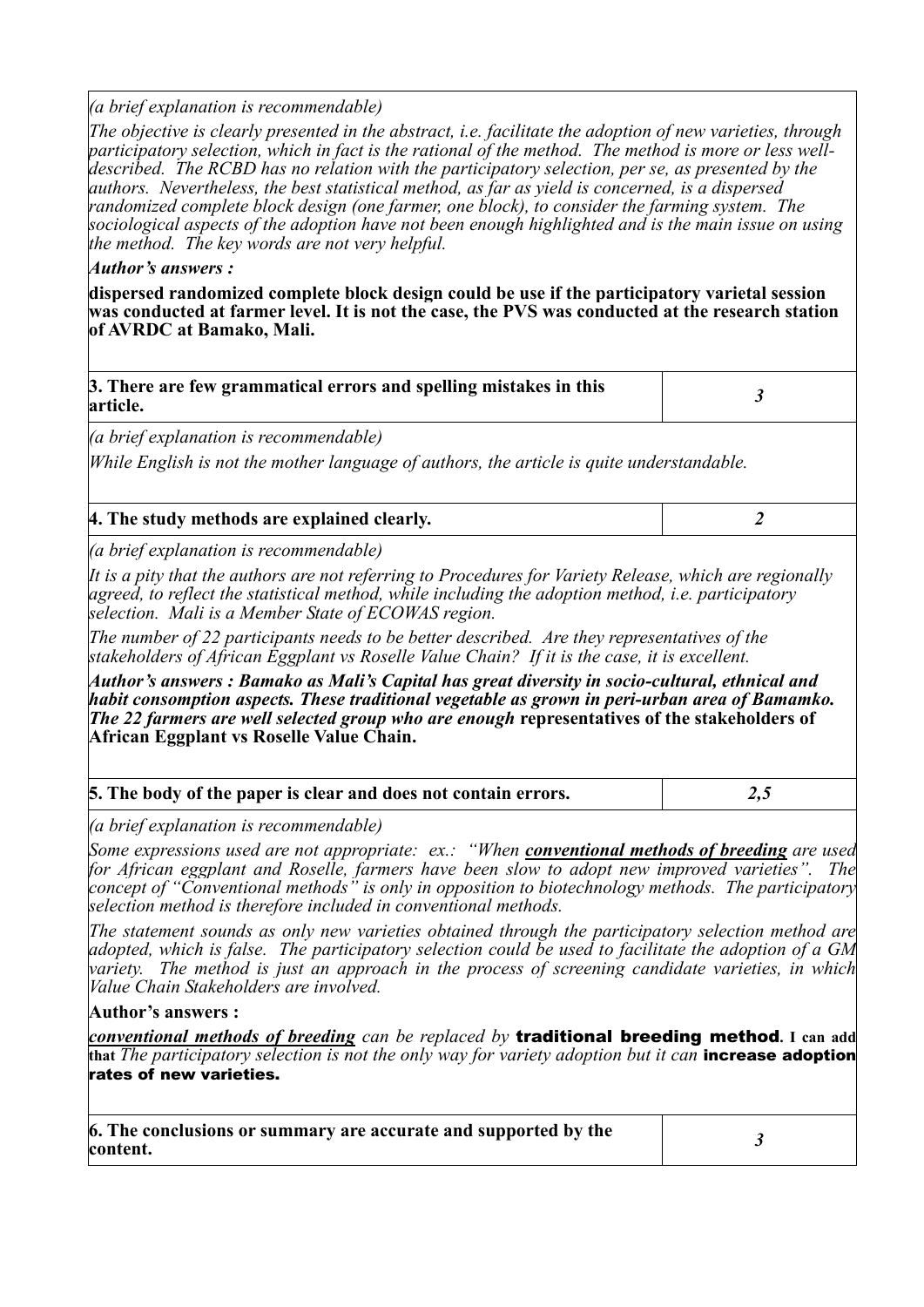*(a brief explanation is recommendable)*

*The conclusion is in line with the content. The minor changes proposed need to be considered in the revised conclusion, in particular, the type of stakeholders targeted in the study and the determinants of technology adoption. A reference to the regional agreed procedure will be strongly appreciated and constitute a learning example, for Vegetable Breeders.*

| 7. The references are comprehensive and appropriate. |     |
|------------------------------------------------------|-----|
|                                                      | 4.J |

*(a brief explanation is recommendable)*

*UPOV did not yet drafted a Test Guideline (TG) for the Conduct of Tests for Distinctness, Uniformity and Stability (DUS) specifically for the African Eggplant, but it has developed a TG for Eggplant (Solanum melongena* L*.), which could be used, in addition to customized characteristics for the examination of the Value for Cultivation and Use (VCU) – as far as vield is also concerned –, by the authors while describing the candidate varieties (see UPOV TG/117/4, with in page 18, some helpful literature on eggplant and therefore for the African Eggplant).*

## **Overall Recommendation** (mark an X with your recommendation):

| Accepted, no revision needed               |  |
|--------------------------------------------|--|
| Accepted, minor revisions needed           |  |
| Return for major revision and resubmission |  |
| Reject                                     |  |

## **Comments and Suggestions to the Author(s):**

*The issue of the adoption of new plant varieties is very critical and constitutes the finality of research programs. In this context, the Economic Community of West African States (ECOWAS) drafted regionally agreed procedures for Variety Release, in harmony with UPOV procedures for the examination of identification characteristics (DUS Test). In addition to the DUS Test (where required), the ECOWAS Experts prepared procedures for the examination of the Value for Cultivation and Use (VCU), i.e. (i) the Yield and its components, (ii) the Factors affecting yield, namely biotic and abiotic constraints, and (iii) Technological (organoleptic) properties of the candidate variety. These two examination procedures are mandatory for a variety to be released in the region (as far as yield is also concerned).*

*In the process of Variety Release the issue of their adoption by stakeholders could be considered, through a method such as the participatory selection, which is more known by rice breeders in the region. It is an excellent method to facilitate the adoption of new plant varieties, (a method) which needs to be widely used by other plant breeders and therefore more described in a comprehensive way, highlighting sociological and economical aspects of the adoption process. Even highlighting the adoption method, the authors must refer to the regionally agreed procedures, which gives more objectivity to the outcomes of the study, reinforced by the socio-economical participatory method.*